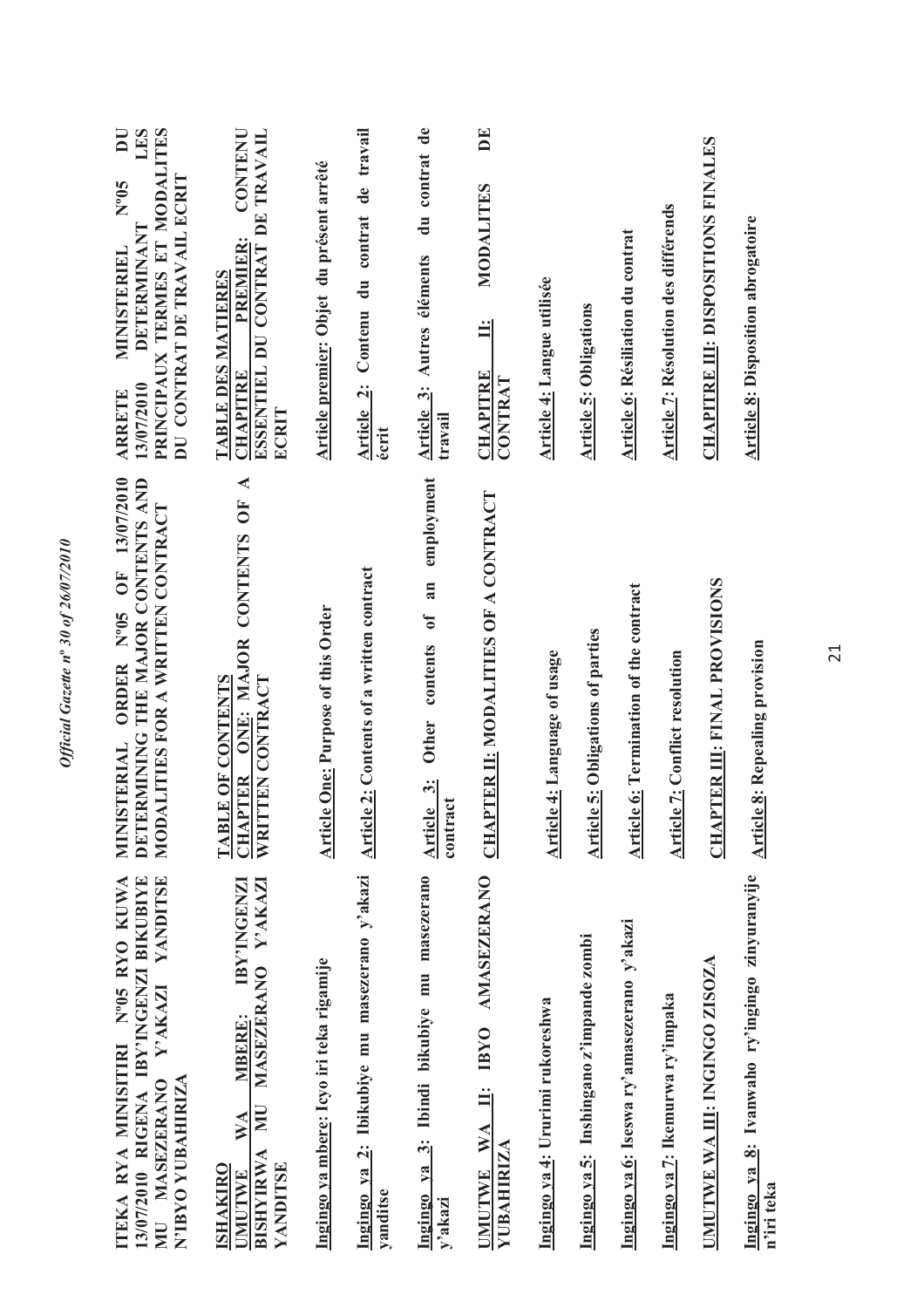| Article 9: Igihe iri teka ritangira gukurikizwa                                                                                                                              | Article 9: Commencement                                                                                                                 | Article 9: Entrée en vigueur                                                                                                                                                |
|------------------------------------------------------------------------------------------------------------------------------------------------------------------------------|-----------------------------------------------------------------------------------------------------------------------------------------|-----------------------------------------------------------------------------------------------------------------------------------------------------------------------------|
| 13/07/2010 RIGENA IBY'INGENZI BIKUBIYE<br>ITEKA RYA MINISITIRI Nº 05 RYO KUWA<br>MU MASEZERANO Y'AKAZI YANDITSE                                                              | N°05 OF 13/07/2010<br>DETERMINING THE MAJOR CONTENTS AND<br>MODALITIES FOR A WRITTEN CONTRACT<br>MINISTERIAL ORDER                      | LES<br>$\overline{\mathbf{D}}$<br>PRINCIPAUX TERMES ET MODALITES<br>DU CONTRAT DE TRAVAIL ECRIT<br>Nº05<br><b>DETERMINANT</b><br>MINISTERIEL<br>13/07/2010<br><b>ARRETE</b> |
| Minisitiri w'Abakozi ba Leta n'Umurimo,                                                                                                                                      | The Minister of Public service and Labour,                                                                                              | la Fonction Publique et du<br>Le Ministre de<br>Travail,                                                                                                                    |
| Ashingiye ku Itegeko Nshinga rya Repubulika y'u<br>kuwa 04 Kamena 2003, nk'uko<br>kugeza ubu, cyane cyane mu ngingo<br>zaryo iya 121 n'iya 201;<br>Rwanda ryo<br>ryavuguruwe | Pursuant to the Constitution of the Republic of Rwanda<br>amended to date, especially in<br>of 04 June 2003 as<br>Articles 121 and 201; | Vu la Constitution de la République du Rwanda<br>du 04 juin 2003 telle que révisée à ce jour,<br>spécialement en ses articles 121 et 201;                                   |
| kuwa<br>27/05/2009 rigenga umurimo mu Rwanda cyane<br>ku Itegeko nº 13/2009 ryo<br>cyane mu ngino yaryo ya 17;<br>Ashingiye                                                  | Pursuant to Law nº 13/2009 of 27/05/2009 regulating<br>labour in Rwanda, especially in Article 17;                                      | Vu la Loi nº 13/2009 de la 27/05/2009 portant<br>Rwanda,<br>au<br>spécialement en son article 17;<br>travail<br>réglementation du                                           |
| Inama y'Abaminisitiri yo kuwa 13/01/2010, imaze<br>kubisuzuma no kubyemeza;                                                                                                  | consideration and approval by the Cabinet, in its<br>on of 13/01/2010;<br>After<br>sessio                                               | Après examen et adoption par le Conseil des<br>Ministres en sa séance du 13/01/2010;                                                                                        |
| <b>ATEGETSE:</b>                                                                                                                                                             | EBY ORDERS:<br><b>HER</b>                                                                                                               | <b>ARRETE:</b>                                                                                                                                                              |
| IBY'INGENZI<br>Y'AKAZI<br>MASEZERANO<br>MBERE:<br>NU<br>$\mathbb{W} \mathbb{A}$<br><b>BISHYIRWA</b><br>YANDITSE<br>UMUTWE                                                    | $\blacktriangleleft$<br>OF <sub></sub><br><b>CONTENTS</b><br>CHAPTER ONE: MAJOR<br>WRITTEN CONTRACT                                     | CONTENU<br>ESSENTIEL DU CONTRAT DE TRAVAIL<br>PREMIER:<br><b>CHAPITRE</b><br>ECRIT                                                                                          |
| Ingingo ya mbere: Icyo iri teka rigamije                                                                                                                                     | <b>Article One: Purpose of this Order</b>                                                                                               | Article premier: Objet du présent arrêté                                                                                                                                    |
| Iri teka rigena iby'ingenzi bikubiye mu masezerano<br>y'akazi yanditse.                                                                                                      | and<br>contents<br>major<br>modalities for a written contract<br>determines the<br>Order<br>This                                        | Le présent arrêté détermine les principaux<br>termes et conditions du contrat de travail écrit.                                                                             |
| Ingingo ya 2: Ibikubiye mu masezerano y'akazi<br>yanditse                                                                                                                    | <b>Article 2: Contents of a written contract</b>                                                                                        | Article 2: Contenu du contrat de travail<br>écrit                                                                                                                           |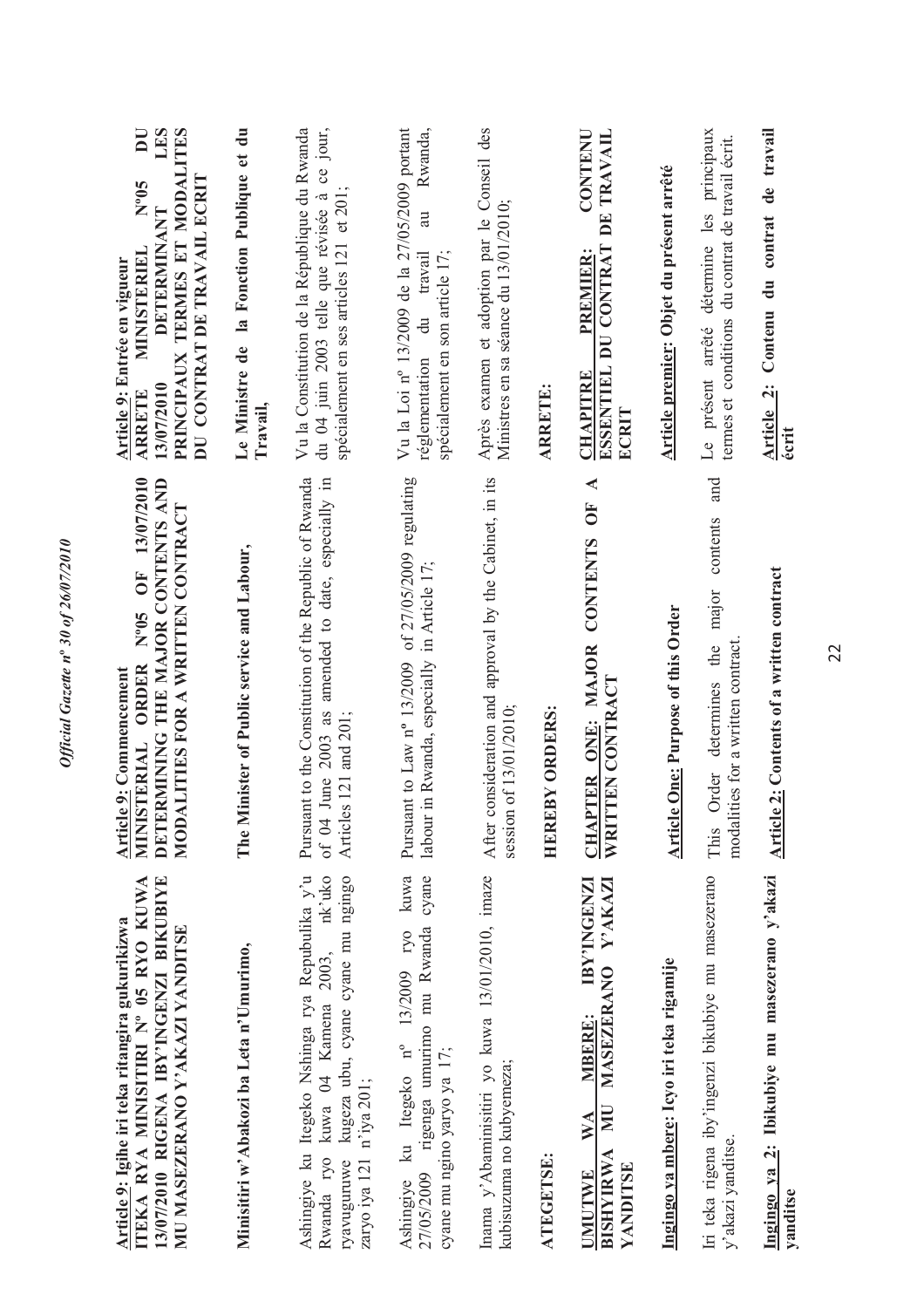| Amasezerano yose y'akazi yanditse agaragaramo ibi<br>bikurikira:                                                                                                                          | All written contract shall contain the following:                                                                                                                                              | comporte les<br>Tout contrat de travail écrit<br>mentions ci-après:                                                                                                                                              |
|-------------------------------------------------------------------------------------------------------------------------------------------------------------------------------------------|------------------------------------------------------------------------------------------------------------------------------------------------------------------------------------------------|------------------------------------------------------------------------------------------------------------------------------------------------------------------------------------------------------------------|
| umwirondoro wuzuye w'Umukozi n'Umukoresha<br>n'aho umurimo uzakorerwa;<br>1° itegeko ashingiyeho;<br>$\stackrel{\circ}{\sim}$                                                             | and<br>employee<br>employer and the place of work;<br>identity of the<br>legal basis;<br>complete<br>O<br>$\overset{\circ}{\sim}$                                                              | 2° l'identification complète de l'employé<br>et de l'employeur ainsi que le lieu de<br>1° la loi de référence;<br>l'emploi;                                                                                      |
| imiterere y'amasezerano, igihe atangirira n'igihe<br>$3^{\circ}$                                                                                                                          | nature and duration of the contract;<br>$3^{\circ}$                                                                                                                                            | la nature et durée du contrat;<br>$3^{\circ}$                                                                                                                                                                    |
| igihe amasezerano y'igeragezwa azamara;<br>$imference$ $y$ 'umurimo;<br>igihe cy'integuza;<br>azamara;<br>$\mathcal{S}^{\circ}$<br>$\delta^{\circ}$<br>$\frac{1}{4}$                      | probation period;<br>nature of the job;<br>notice period;<br>$\frac{1}{4}$<br>$5^{\circ}$                                                                                                      | la durée de l'engagement à l'essai;<br>la nature du travail;<br>la durée du préavis;<br>$\frac{1}{4}$<br>50<br>$6^{\circ}$                                                                                       |
| byiyongera<br>cyo<br>igihe<br>uko umushahara ungana, ibindi<br>n'ibikurwa kuri uwo mushahara,<br>guhemba n'aho bikorerwa;                                                                 | and<br>and deductions, date<br>salary, allowances<br>place of payment;<br>$\circ$<br>$\overline{r}$                                                                                            | le salaire, les accessoires et des retenus<br>sur salaire, la date et le lieu de paie;<br>$\frac{1}{2}$                                                                                                          |
| ikiguzi cy'amasaha y'ikirenga;<br>$9^\circ$ amasezerano rusange y'akazi;<br>$8^{\circ}$                                                                                                   | rate of Over time remuneration;<br>$8^{\circ}$                                                                                                                                                 | 8° le taux de rémunération des heures<br>supplémentaires;                                                                                                                                                        |
| 10° amategeko ngengamikorere.                                                                                                                                                             | 9° labour collective conventions;<br>$10^{\circ}$ internal rules and regulations.                                                                                                              | 9° la convention collective de travail;<br>10° le règlement d'Ordre Intérieur.                                                                                                                                   |
| masezerano<br>Ingingo ya 3: Ibindi bikubiye mu<br>y'akazi                                                                                                                                 | employment<br>an<br>$\mathfrak{h}$<br>Other contents<br>Article 3:<br>ract<br>contr:                                                                                                           | du contrat de<br>Article 3: Autres éléments<br>travail                                                                                                                                                           |
| agomba kandi<br>kugaragaza intera cyangwa urwego rw'umurimo<br>Amasezerano y'akazi yanditse<br>umukozi arimo.                                                                             | employment contract shall also mention the<br>employment category or the level of occupation of an<br>employee.<br>$\overline{\text{An}}$                                                      | Tout contrat de travail doit également indiquer<br>la catégorie ou le niveau d'emploi.                                                                                                                           |
| Amasezerano y'akazi agaragaza amasaha y'akazi<br>n'uko<br>amasaha<br>yubahirizwa mu cyumweru n'ibirebana<br>umukozi n'umukoresha bumvikanye ko<br>y'ikirenga azakorwa cyangwa atazakorwa. | working hours to be respected and the consensus of the<br>An employment contract shall also indicate weekly<br>employee and the employer on overtime and whether<br>or not it will be executed | hebdomadaires de travail à respecter, et le<br>consensus de l'employé et l'employeur que les<br>heures supplémentaires seront ou ne seront pas<br>Le contrat de travail doit mentionner les heures<br>exécutées. |
| $\overline{\mathbf{S}}$<br>kugaragaza<br>agomba<br>y'akazi<br>Amasezerano                                                                                                                 |                                                                                                                                                                                                | Le contrat de travail doit également préciser                                                                                                                                                                    |

 $\overline{\mathbf{S}}$ Amasezerano y'akazi agomba kugaragaza ko kugaragaza agomba Amasezerano y'akazi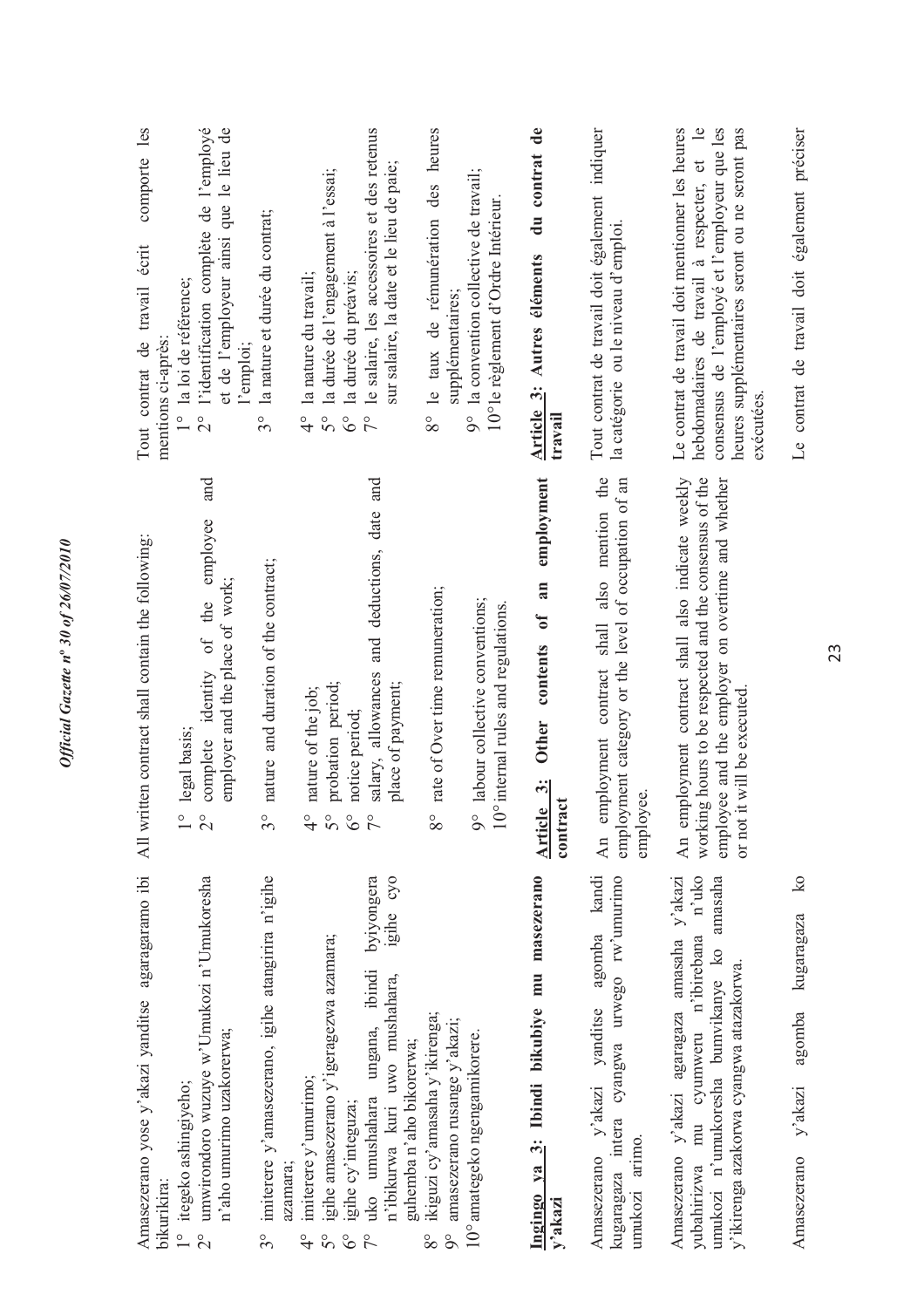| azashyirwa mu bikorwa mu gihe gikomeza cyangwa<br>kigabanyijemo ibyiciro.                                                                                                                             | An employment contract shall indicate whether it shall<br>be executed wholly or partially.                                                                                                                      | qu'il est conclu à temps plein ou à temps partiel.                                                                                                                                                               |
|-------------------------------------------------------------------------------------------------------------------------------------------------------------------------------------------------------|-----------------------------------------------------------------------------------------------------------------------------------------------------------------------------------------------------------------|------------------------------------------------------------------------------------------------------------------------------------------------------------------------------------------------------------------|
| Amasezerano y'akazi ashobora gushyirwamo izindi<br>ngingo zidasanzwe zibereye umukozi<br>Ingingo ya 4: Ururimi rukoreshwa                                                                             | An employment contract may include Other special<br>favorable to the employee.<br>clauses                                                                                                                       | Le contrat de travail peut comprendre d'autres<br>clauses spéciales favorables au travailleur.<br>Article 4: Langue utilisée                                                                                     |
| Kinyarwanda cyangwa se muri rumwe mu zindi ndimi<br>mu<br>agomba kwandikwa<br>zikoreshwa mu Butegetsi bwa Leta.<br>Amasezerano y'akazi                                                                | 且.<br>Kinyarwanda or in any other of the official languages.<br>concluded<br>ತಿ<br>contract shall<br>4: Language of usage<br>An employment<br><b>Article</b>                                                    | Le contrat de travail est rédigé en Kinyarwanda<br>ou dans l'une des langues officielles.                                                                                                                        |
| rumwe, agomba kwerekana uruzitabwaho mu<br>Iyo amaseserano y'akazi akozwe mu ndimi zirenze<br>gukemura impaka zavuka mu ishyirwa mu bikorwa<br>ryayo.                                                 | employment contract is concluded in more than<br>be referred to in resolution of conflicts that may arise in<br>guage, it shall indicate the language which will<br>ementation.<br>Where<br>one lan<br>its impl | Lorsque le contrat de travail est rédigé dans<br>plus d'une langue, il doit indiquer celle qui sert<br>de référence pour règlement de différends<br>intervenus dans sa mise application.                         |
| Ingingo ya 5: Inshingano z'impande zombi                                                                                                                                                              | 5: Obligations of parties<br><b>Article</b>                                                                                                                                                                     | <b>Article 5: Obligations</b>                                                                                                                                                                                    |
| akererekana ko impande zombi zivemeje kuzubahiriza<br>inshingano za buri wese ku bayagiranye kandi<br>Amasezerano y'akazi yose agomba kugaragaza<br>nta buryarya hakurikijwe ibyo amategeko ateganya. | All employment contracts shall mention the obligations<br>of both parties and their commitment to respect them in<br>good faith in conformity with the Law.                                                     | Tout contrat de travail indique les obligations de<br>sont<br>fois<br>qu'elles se<br>bonne<br>de<br>chaque partie et préciser<br>engagées de les remplir<br>conformément à la loi.                               |
| Ingingo ya 6: Iseswa ry'amasezerano y'akazi                                                                                                                                                           |                                                                                                                                                                                                                 | Article 6: Résiliation du contrat                                                                                                                                                                                |
| Mu masezerano y'akazi hagomba guteganywa ko<br>umukozi cyangwa umukoresha ashobora kuyasesa<br>iteganyijwe<br>n'amategeko ituma habaho iseswa ryayo.<br>igihe cyose habonetse impamvu                 | $\sigma$<br>$\Xi$<br>as long as they are<br>contain provisions<br>6: Termination of the contract<br>Employment contracts shall<br>termination by either party<br>conformity with the Law<br><b>Article</b>      | est prévu au contrat de travail que le<br>travailleur ou l'employeur a le droit de résilier<br>toute les fois que les<br>conditions de résiliation prévues par la loi se<br>le contrat de travail<br>présentent. |